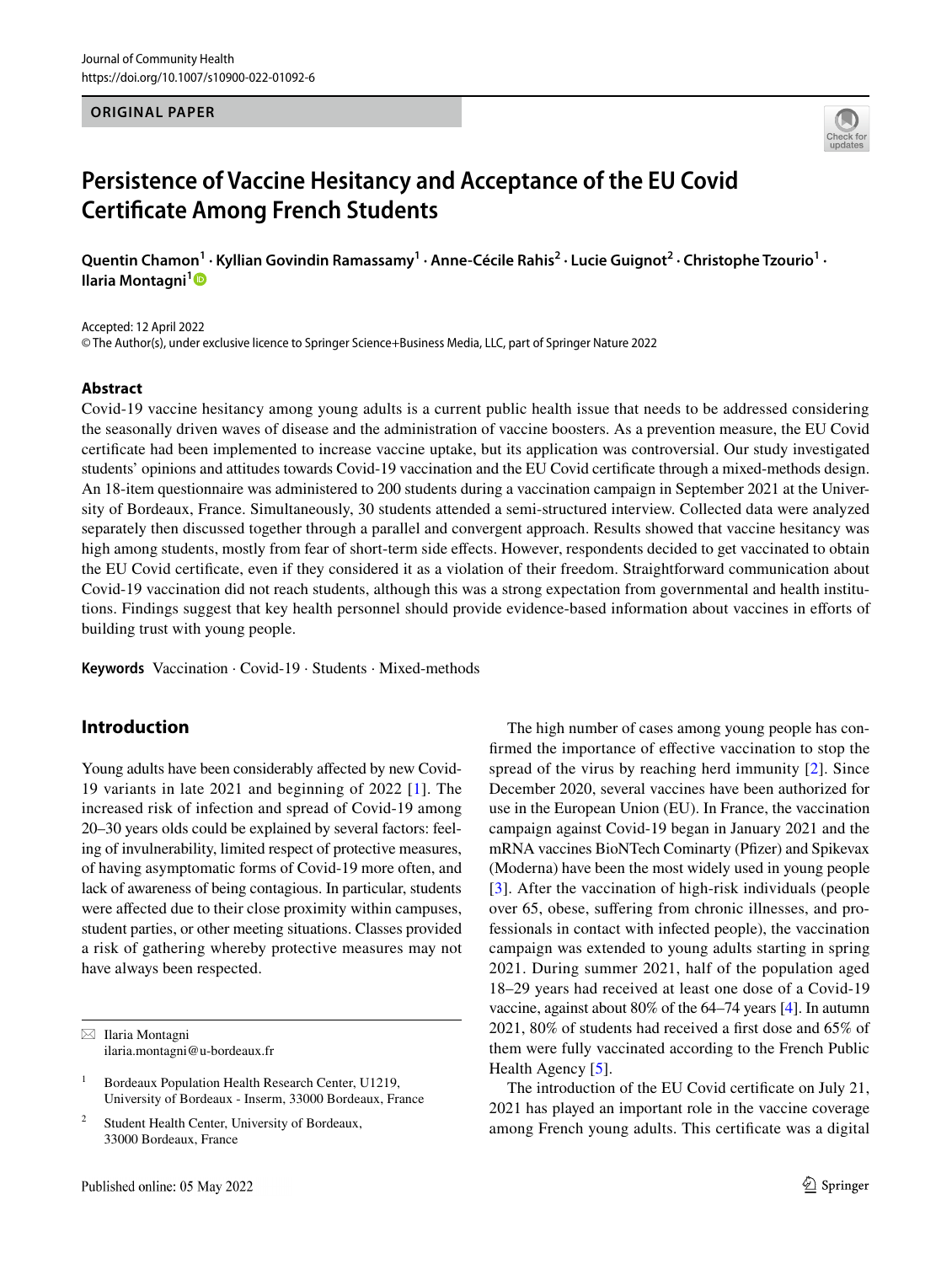or paper document presenting one of the following health conditions: complete vaccine scheme (two doses in 2021, three doses in 2022), negative test result within 72 h (or 48 h for antigen tests in the context of travel), or a positive result of a RT-PCR test or antigen test proving the recovery from the Covid-19 disease dating from at least 11 days and less than 6 months old. The certificate was mandatory to access leisure and culture services, restaurants, means of transport, and shopping malls.

Despite a considerable vaccination rate among students, probably due to the introduction of the EU Covid certificate, vaccine hesitancy was still high in this population [\[6](#page-6-5)]. Exploring the reasons for students' reluctance, attitudes, and doubts concerning Covid-19 vaccines could also have an impact on the decision to get vaccine booster shots.

The objective of this study was to explore students' opinions on Covid-19 vaccination and the EU Covid certificate to inform strategies and support vaccine uptake.

# **Methods**

This was an exploratory study using a mixed-methods design, collecting and collating both quantitative and qualitative data. The convergent model was applied [[7\]](#page-6-6). Concerning quantitative data, the study was conducted according to the STROBE Statement for cross-sectional studies [[8](#page-6-7)]. As for qualitative data, the study followed the COREQ criteria checklist [\[9](#page-6-8)].

### **Data**

This study used survey data collected between September 13 and 24, 2021. French-speaking students from the University of Bordeaux 18 years or older were eligible to participate. Students were recruited in a mobile vaccine clinic set by the local Student Health Center. They were informed about the vaccination campaign through the University's social media, website, and newsletters.

Self-administered questionnaires were completed by 200 students and 30 of these students performed a semi-structured interview. The survey was conducted in a clinic during a 15-min waiting period after having the vaccination. The study used a convenience sample based on feasibility reasons, i.e., limited number of surveyors (two medical doctors for the distribution of the questionnaires and a public health intern interviewing students). All students signed a consent form before participating in the study.

### **Data Collection Tools**

The questionnaire was composed of 18 items divided in 3 sections: sociodemographic characteristics (sex; age; field of study; self-reported health); Covid-19-related questions (having a chronic illness or obesity as risk factors for Covid-19; having been infected with Covid-19; having family or friends being infected with Covid-19; fears about Covid-19 including contamination, mental health, family and friends' health, studies and economic situation); Covid-19 vaccination (reasons for getting vaccinated; opinions about Covid-19 vaccination; reasons for not getting vaccinated before; reasons for personal vaccine hesitancy; acceptance of vaccine booster doses); and opinions about the EU Covid certificate (decision to get vaccinated to obtain the certificate; necessity of the certificate to return to normal life; considering the certificate as a violation of freedom).

The semi-structured interview grid included three main questions: "What is your opinion about Covid-19 vaccination?", "What is your opinion about the EU Covid certificate?" and "What do you think about Covid-19-related communication?". Supplementary questions were asked depending on the course of the interview.

### **The Underlying Theoretical Model: The Health Belief Model**

This study was constructed and conducted according to the Health Belief Model (HBM)[[10](#page-6-9)]. This model is usually applied to predict a large variety of health behaviors like screening, vaccination, lifestyle, drug use, or healthcare [\[11](#page-6-10), [12](#page-6-11)]. According to this model, individuals' beliefs about health problems are organized as: perceived susceptibility (subjective risk of developing a health problem); perceived severity (subjective assessment of the severity of a health problem); perceived benefits (subjective assessment of the value of engaging in a health-promoting behavior) and barriers (subjective assessment of the obstacles to health behavior change); modifying variables (demographic, psychosocial, and structural variables); cues to action (triggers for prompting engagement in health-promoting behaviors); and self-efficacy (subjective perception of competence to successfully perform a health behavior).

In this study, Covid-19 was treated as the health problem, vaccination was conceptualized as a benefit, and the EU Covid certificate was a cue or nudge [[13\]](#page-6-12) towards a positive health behavior. Modifying variables were also collected and the reasons for getting vaccinated or not provided clues on perceived severity and susceptibility concerning Covid-19.

### **Analyses**

According to the mixed-methods convergent and parallel design, quantitative and qualitative data were firstly analyzed separately and then discussed jointly. For quantitative data, descriptive statistics were performed showing the number of participants and percentages utilizing the R program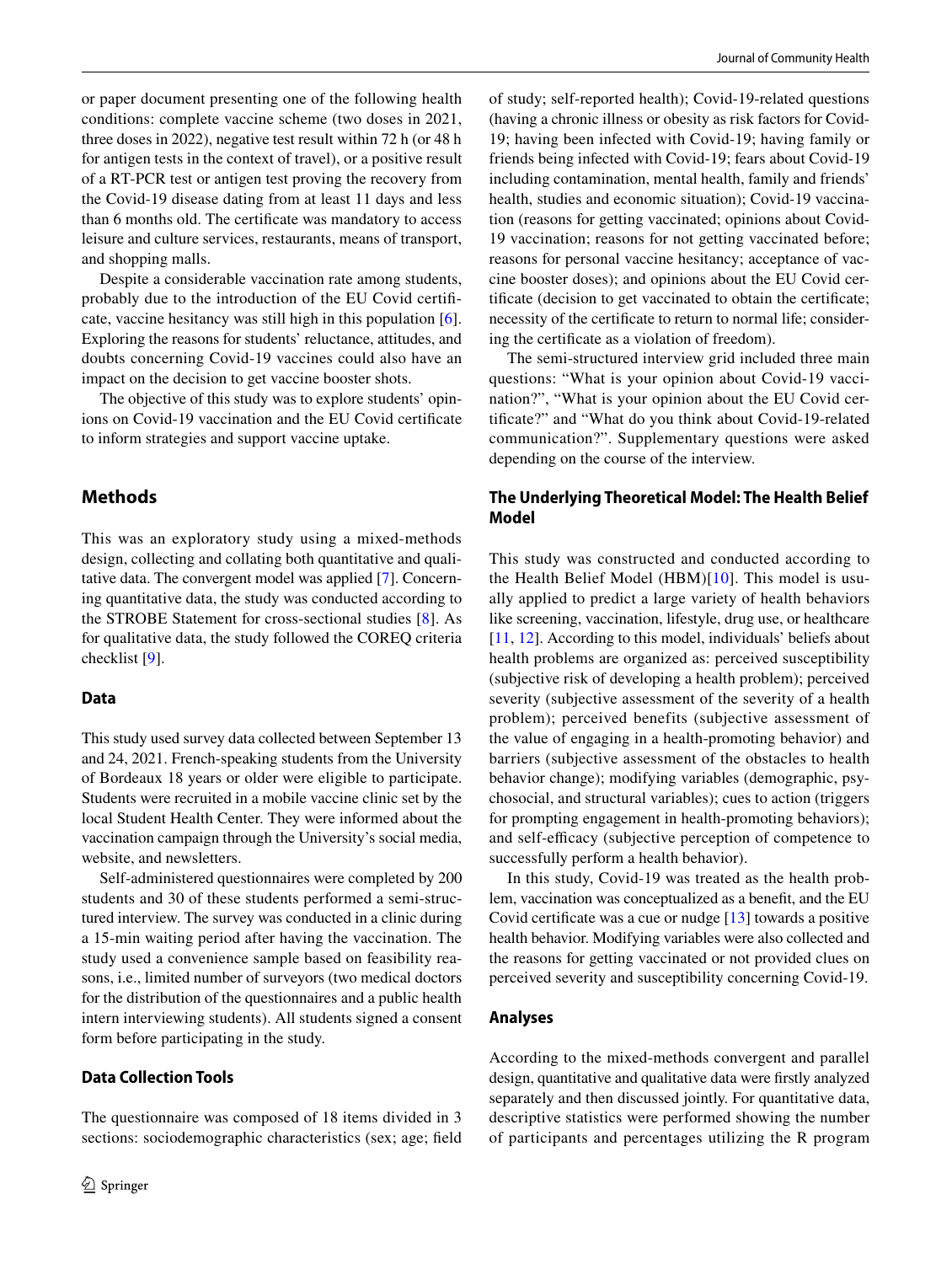(version 4.1.0., 2021-05-18). Semi-structured interviews were audio-recorded, fully transcribed in a word document, and analyzed one after the other through a thematic analysis.

# **Results**

### **Quantitative Results**

A total of 402 students accessed the mobile vaccine clinic and 146 were excluded since they were not French speaking. Of the 256 remaining students, 26 did not give their full consent to participate. Finally, 200 students completed the questionnaire and 30 answered to the semi-structured interview (Fig. [1\)](#page-2-0).

Table [1](#page-2-1) presents the sociodemographic characteristics of the sample.

Among the sample,  $14.1\%$  of respondents (n = 28) indicated they were at risk for Covid-19,  $11.1\%$  (n = 22) had already been infected with Covid-19, and  $60.1\%$  (n = 121) reported that at least one of their friends or family members had already been infected with Covid-19.

# **Opinions About Covid‑19 and Vaccination**

In relation to Covid-19, the sample was worried or very worried about many outcomes, including: the health of their family and friends 76.4% (n = 152); their studies  $58.3\%$  $(n = 116)$ ; their economic situation 50.8%  $(n = 101)$ ; their mental well-being  $42.7\%$  (n = 85); and contracting Covid-19  $38.2\%$  (n = 76).



<span id="page-2-0"></span>**Fig. 1** Flow-chart of the study  $n = 14$ .

<span id="page-2-1"></span>**Table 1** Description of the sample  $(n = 200)$ 

|                                | n              | %          |
|--------------------------------|----------------|------------|
| Sex (1 missing value)          |                |            |
| Female                         | 107            | $(54.0\%)$ |
| Male                           | 92             | $(46.0\%)$ |
| Age                            |                |            |
| $18 - 21$                      | 124            | $(62.3\%)$ |
| $22 - 25$                      | 61             | $(30.7\%)$ |
| >25                            | 14             | $(7.0\%)$  |
| Field of study                 |                |            |
| Sciences                       | 63             | (31.7%)    |
| Medical studies                | $\overline{c}$ | $(1.0\%)$  |
| Other health-related studies   | 3              | $(1.5\%)$  |
| Humanities and Social Sciences | 35             | (17.6%)    |
| Economics, Law                 | 41             | $(20.6\%)$ |
| Other                          | 55             | (27.6%)    |
| Self-reported health           |                |            |
| Very good                      | 95             | (47.7%)    |
| Good                           | 88             | $(44.2\%)$ |
| Average                        | 13             | $(6.5\%)$  |
| Bad                            | 3              | $(1.5\%)$  |
| Very bad                       | $\mathbf{0}$   | $(0.0\%)$  |

Among reasons to get vaccinated, the most common response was obtaining the EU Covid certificate (75.9%,  $n = 75$ ), followed by protecting family and friends (46.7%,  $n = 93$ , self-protecting (42.2%,  $n = 84$ ), and contributing to herd immunity (40.2%,  $n = 80$ ). The fact that the mobile vaccine clinic was easily reachable and free of charge was also mentioned (37.7%,  $n = 75$ ), as well as the fact that the RT-PCR tests would have to be paid in the future (34.2%,  $n = 68$ ). The answers "since my work obliges me to get vaccinated" and "since my family or friends are asking me to get vaccinated" were mentioned by 35 students (17.6%) and 18 students (9.0%), respectively.

Regarding general beliefs about vaccines,  $70.4\%$  (n = 131) of the sample totally or partially trusted vaccines despite some doubts about their safety or effectiveness; 21.5%  $(n=40)$  did not have any opinion, while 8.1%  $(n=15)$  were rather against or totally against vaccines. Regarding Covid-19 vaccines,  $54.8\%$  (n = 104) of the sample totally or partially trusted them despite some doubts about their safety or effectiveness, and  $22.1\%$  (n = 42) had no opinion. However, 23.2% ( $n = 44$ ) were rather against or totally against Covid-19 vaccines.

The first reason for not having been vaccinated before is the fear of side effects (44.2%,  $n = 88$ ). Then, the following reasons were reported: hesitancy  $(41.7\%, n=83)$ ; lack of time (33.7%  $n = 67$ ); not having found a timeslot in a clinic (15.6%,  $n = 31$ ); and being against vaccination (7.0%,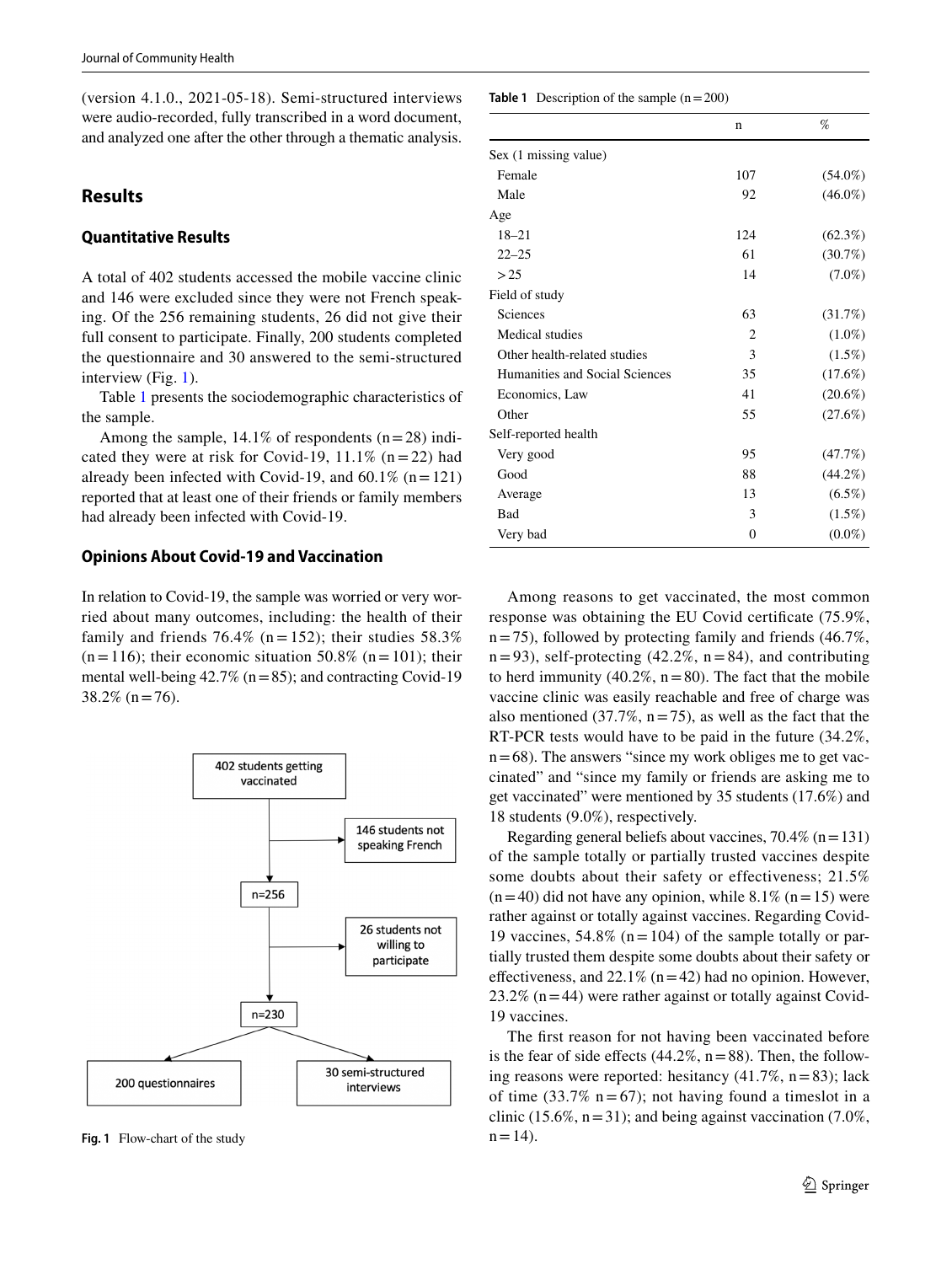A total of 73.9% ( $n = 148$ ) participants declared that they were hesitant or against vaccination before coming to the clinic. The main reasons were fear of short-term side effects  $(52.3\%, n = 104)$  and doubts on the effectiveness of the vaccine (40.2%,  $n = 80$ ). Other reasons were fear of long-term side effects (26.6%,  $n = 53$ ), not being sure about the need of getting vaccinated  $(23.1\%, n=46)$ , and the refusal of being used as a guinea pig  $(21.1\%, n=42)$ . Only 6.0%  $(n=12)$  of the sample cited the fact that substances of the vaccine were dangerous. Finally,  $35.7\%$  (n = 71) were ready to get vaccine booster doses each year similar to the flu,  $57.8\%$  (n = 115) were not ready, and  $6.5\%$  (n = 13) did not have any opinion.

# **Opinions on EU Covid Certificate**

The EU Covid certificate was the reason to get vaccinated for one third of the sample  $(36.2\%, n=72)$ ; 22.6%  $(n=45)$ declared that the certificate did not influence their decision to get vaccinated.

For 47.3% ( $n = 94$ ) of participants, the certificate was necessary to return to normal life, but  $34.2\%$  (n = 68) declared the opposite, and  $18.6\%$  (n = 37) did not have any opinion.

The majority of the sample indicated that the EU certificate was a violation of freedom) ( $n = 127, 63.8\%$ ); 13.0%  $(n=26)$  declared the opposite, and 23.0%  $(n=46)$  did not have any opinion.

# **Qualitative Results**

Participants of the semi-structured interviews were 16 females and 14 males from different fields of study: modern languages, history, neuroscience, and engineering. No participant interviewed had been infected with Covid-19.

# **Opinions about Covid‑19 and Vaccination**

More than half of interviewed students had mixed opinions or did not accept the Covid-19 vaccination. Reasons for getting vaccinated were obligation for work or study and access to public spaces.

*I really did it out of constraint because for my studies I was asked for a certificate to go and work in a company […] and if I want to obtain this internship I absolutely have to do it and then because I haven't had a life for two months. I haven't been able to do anything for two months now… Well, I was finishing my research thesis, so it didn't bother me too much, but since I've just finished it, I'd like to do things that I can't anymore currently do.*

*It is to vaccinate myself, to access all the services elsewhere and also to travel. I had problems traveling,*  *because I am Moroccan and when I go there is always the fact of getting vaccinated which is very important suddenly, it is always necessary to do a PCR test before 72h.*

Some students had been vaccinated to promote herd immunity, to protect themselves, and/or to protect others.

*Well, first of all to protect myself from the virus and to protect other people who are elderly or who do not have the capacity to protect themselves against the virus.*

*But as I am a person who respects others, I get vaccinated because… Already to protect those around me and then to protect myself too anyway.*

The main factors of vaccine hesitation were the fear of side effects, the lack of hindsight, and the short time of production.

*When I see the speed at which it was developed, I tell myself that there is still... For me it was a little too fast perhaps, but because I have this perspective, that I have studied cases etc… For example, we were working on Pasteur etc*…

*I heard it was 5 years to be sure that a vaccine was valid. So, it's been, well, in December it will be two years.*

*There will be undesirable effects 10 to 15 years later.*

In this line, doubts about the content and the reliability or effectiveness of the different vaccines were described. As the number of required doses constantly changes doubts of vaccine effectiveness arises.

*And then it's also cool to get out of this crisis, if it goes through vaccination, well after that, we don't know, we're talking about the third dose*... *If it's to get vaccinated every 3 months, it's is a bit too bad. But yes, if we want to get out of the crisis and restart, that's good too.*

# **Opinions on EU Covid Certificate**

The EU Covid certificate was poorly received by the majority of respondents. The interviewees explained that they understood its implementation but remained reluctant about its application and the deprivation of liberty it engendered. Some respondents mentioned that it was a draconian measure.

Students noted that the certificate was useless because it did not guarantee vaccinated people from transmitting the virus to those who were not vaccinated.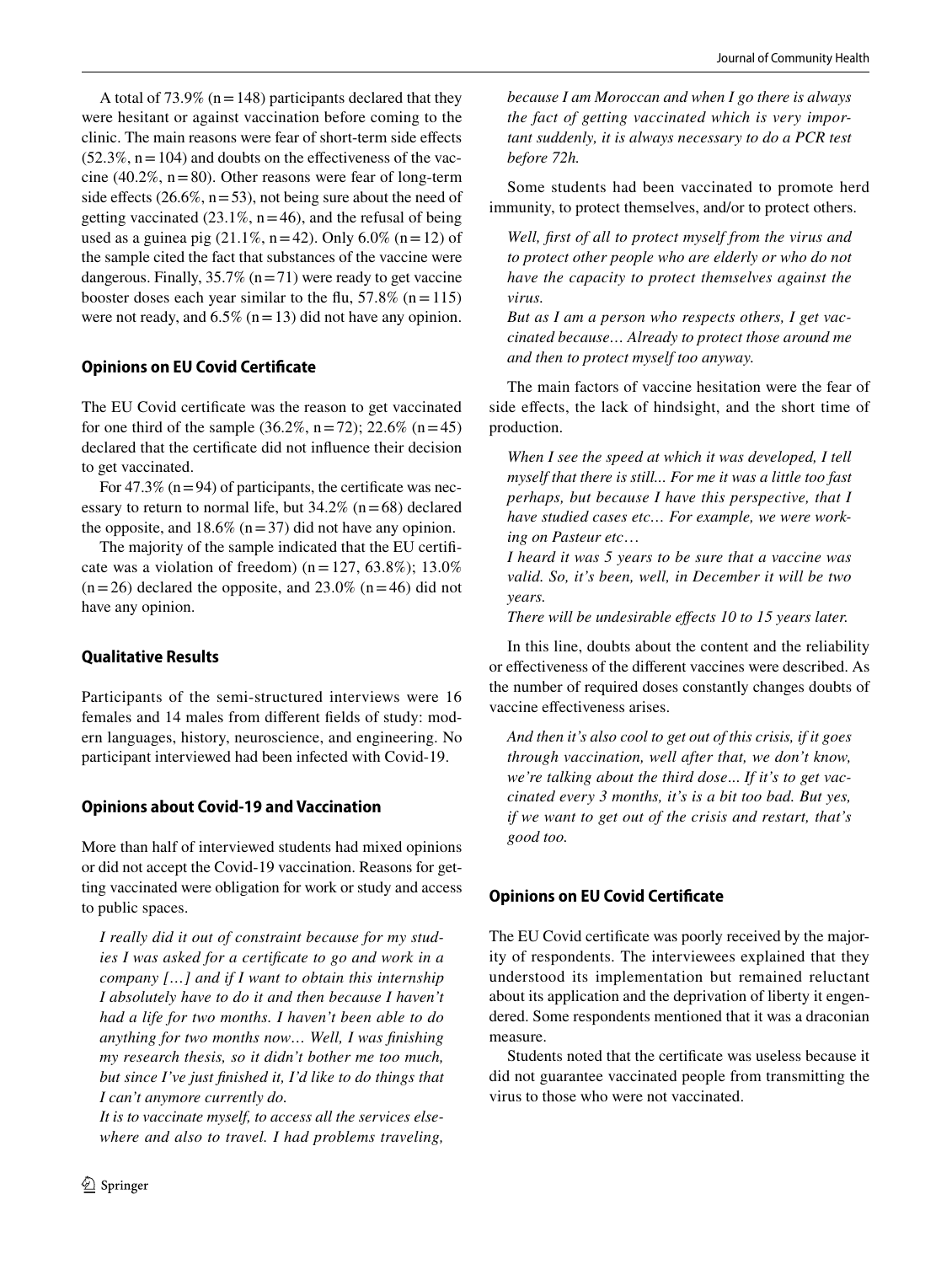*And having the certificate to go to restaurants knowing very well that even if you have it and you go to restaurants you can very well catch the disease. [*…*] And we can very well transmit it. So, sometimes the certificate is a little useless. Because it comes to the same thing not having one*…

### **Covid‑19‑Related Communication**

More than half of the students mentioned poor communication about vaccines. According to them, miscommunication resulted in an upsurge in vaccine hesitancy. The sources of information were considered as very important for the construction of their opinion.

*Well, I asked about the various "health scandals" that have already taken place, contaminated blood, growth hormones and all that. At that time, each time, the government or other, the pharmaceutical companies assured the population that it was without risk and all that, yet there were deaths, sick people*…

Some side effects had also been widely reported by the mass media and this influenced vaccine decision-making.

*Mmh, let's say that there is so much to gain from it, whether economically or health-wise, that it doesn't matter if there are a few people who have sequelae and die from the vaccine… Thrombosis, I don't know, there aren't that many, but there are. Well, that's a little annoying. We do not say it too much, without saying that we are hiding things or anything, but the communication of the government and others is not completely objective. Here.*

One of the students explained that he would have preferred that several experts met during a television program in order to respond to the concerns shared by a large part of the population.

### **Discussion**

In this non-selected sample of students getting vaccinated against Covid-19, we found an alarming high frequency of vaccine hesitancy (74% in the quantitative part of the study and nearly all students in the qualitative one). In the literature, levels of Covid-19 vaccine hesitancy among students are disparate: 7.4% in Czech Republic [\[14](#page-6-13), [15\]](#page-6-14), 10% in Lebanon [\[16](#page-6-15)], 10.6% in India [\[17](#page-6-16)], 13.9% in Italy [\[18](#page-6-17)], and 46% in Egypt [[19\]](#page-6-18). The main reason for these discrepancies might be due to the different measurements and definitions of vaccine hesitancy across studies, as well as local Covid-19 prevalence and mortality.

Students were especially afraid of short-term side effects and their trust in Covid-19 vaccines was mitigated by their doubts on vaccines' validity. Lack of trust is a major factor to address to limit the spread of the Covid-19 disease [[20\]](#page-6-19). Student hesitancy was also propelled by the rapid development of vaccines. These findings corroborated previous research reporting the main reason for vaccine hesitancy among students were side effects, in both a Turkish [\[21](#page-6-20)] and Chinese study [\[22\]](#page-6-21). Concerns about the speed of the vaccine roll out, safety, and efficacy have also been mentioned as motivations for vaccine hesitancy among young adults [[23](#page-6-22)]. In general, better knowledge of the development process, side effects, and action-mechanisms of vaccines are protective factors against vaccine hesitancy [[24\]](#page-6-23). Thus, it is important to increase vaccine literacy among students through educational interventions [\[25](#page-7-0)].

Nevertheless, the main reason for student vaccination was obtaining the EU Covid certificate. Participants were more worried about their social needs, i.e., outings, going to the restaurant or cinema, doing shopping, etc., than being infected. Wishing to return to a normal life was reported as the main driver of Covid-19 vaccine acceptance in research conducted among Italian students [[26](#page-7-1)]. In this sense, the EU Covid certificate can be considered as a non-negligible nudge for vaccination and, therefore, as more important than perceived barriers and severity of the disease according to the HBM.

The majority of students in both questionnaires and interviews considered the EU Covid certificate as a violation of their freedom. This is confirmed in some editorials underlying the unethical nature of this instrument [[27](#page-7-2), [28](#page-7-3)]. Paradoxically, students conceived that the violation of their freedom was the solution to be free and return to normal life.

Protecting family and friends was another reason for getting vaccinated, more than the impact of the pandemic on other personal aspects, such as economic situation or mental health. Some other studies have showed that altruism and prosocial attitudes were associated with intention to get vaccinated [\[29,](#page-7-4) [30\]](#page-7-5). In parallel to a study conducted in Italy, perceived risk of Covid-19 was not among the main reasons for getting vaccinated [\[18](#page-6-17)]. Our participants were not afraid of being infected, perhaps because of the perceived minor effects of the disease from University students. The same attitude can be observed in the general population, whereby hesitant individuals consider vaccination to be a greater risk than the virus itself [\[25](#page-7-0)]. When reviewing these finding through the lens of The HBM, the perceived severity of the disease is lower than the problems or fears generated by the behavior supposed to avoid this disease, i.e., vaccination.

In parallel, a specific trait of the participants is a low complacency of the disease and a feeling of invulnerability. Indeed, less than half of the sample were worried about being infected and vaccinated to protect themselves. This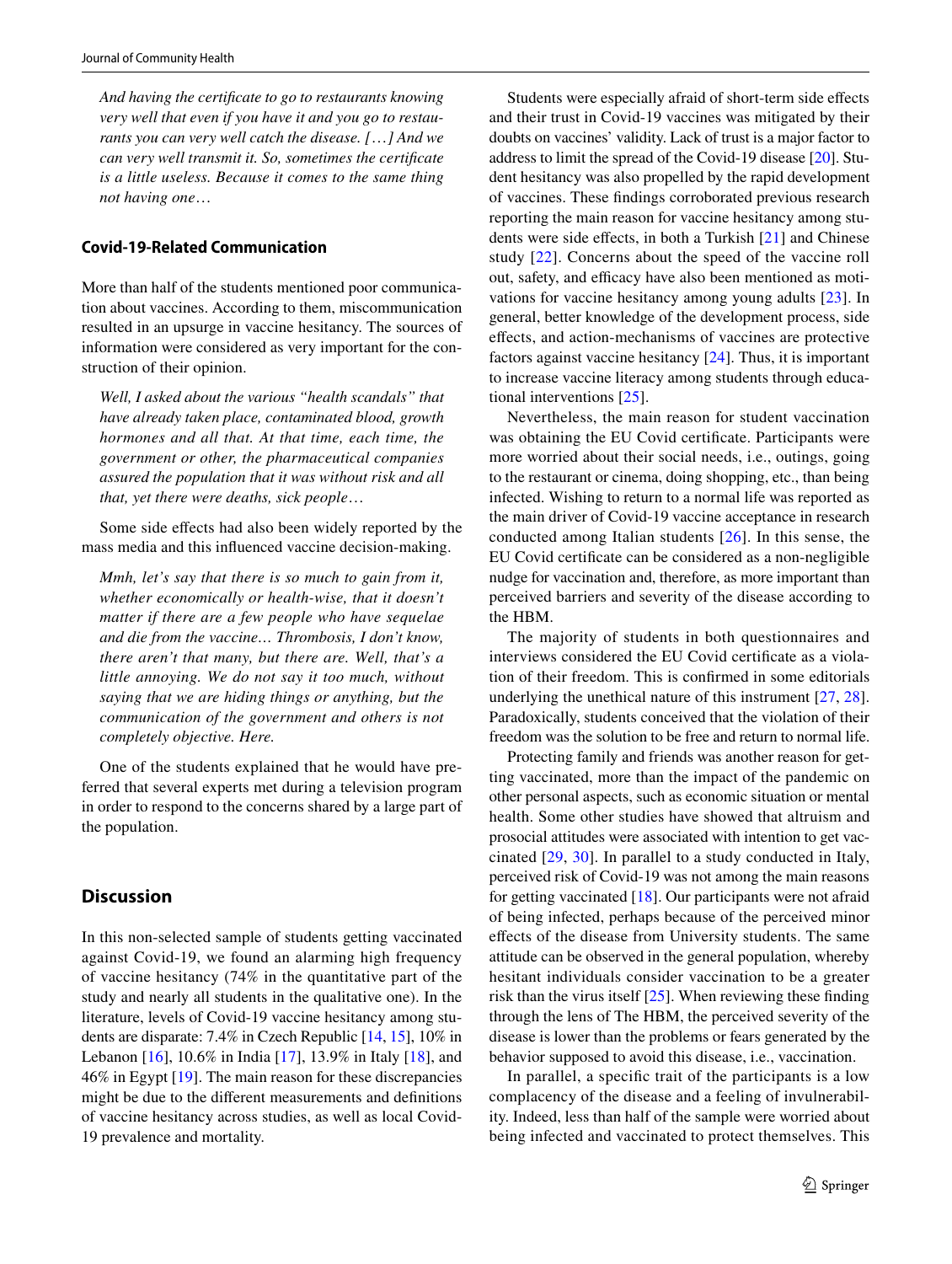suggests a need for specific educational messages towards this population to describe the severity of Covid-19, in particular the long-term health consequences without threat and fear. It has already been shown that the perceived risk of Covid-19 is not the main reason why "vaccine accepting" students are vaccinated [[18\]](#page-6-17). Furthermore, more than half of the sample was not ready to receive vaccine booster shots.

Finally, the lack of clear and transparent communication about vaccines was widely mentioned by respondents. Existing campaigns were not considered as sufficiently informative and useful. This may have encouraged an upsurge in fears about the Covid-19 vaccination and side effects. Indeed, several participants criticized the government, as well as health institutions for limited vaccine information. Students complaints about unclarity of vaccine-related communication were also reported in previous research [[31\]](#page-7-6).

This study has many strengths, including being one of the first studies to utilize a mixed-methods design to assess the barriers and levers of Covid-19 vaccine decision-making among college students [\[23\]](#page-6-22). The majority of previous research has been conducted before the launch of vaccination campaigns worldwide and have mostly reported the prevalence of hesitancy and associated factors through a quantitative approach [[14](#page-6-13), [15](#page-6-14), [18](#page-6-17), [32\]](#page-7-7). These methodologies limited the depth of information given on young adults' vaccine hesitancy. Furthermore, the uniqueness of our study resided in the recruitment of the sample. Participants were interviewed when getting vaccinated in a mobile vaccine clinic. Results showed an evident paradox between students' high levels of hesitancy and factual vaccine uptake.

There were two novel contributions arising from this work. First, acceptance of the EU Covid-19 certificate had been rarely studied before, especially among young people. Prior manuscripts have been limited to argue the ethical, legal, and policy validity of the EU Covid certificate [\[27,](#page-7-2) [33](#page-7-8), [34](#page-7-9)]. In our study, we explored the opinions about the application of this certificate through a field investigation and found that it played a key role in factual vaccine uptake among students. Participants felt forced to get vaccinated notwithstanding their doubts to return to a normal life.

Second, we found that the majority of interviewed students were not ready to take a Covid-19 vaccine booster shot. This finding must be interpreted in the light that our study was conducted a few months before the implementation of an influential French campaign to administer booster shots among young adults. Interestingly, students already had some hesitancy about repeated injections. To the best of our knowledge, acceptance of multiple boosters has not been reported so far.

Finally, our results support the idea that young people criticized the government and health institutions for providing limited information on vaccines.

#### **Limitations**

The main limitation of the study is the non-representativeness of the sample with a selection bias due to the fact that the participants were getting vaccinated. However, the sample was mainly composed of students who were hesitant about vaccines against Covid-19 until very recently and who made their decision to be vaccinated later than their peers. Furthermore, our sample did not include many healthcare students, whose knowledge about vaccination is inherently different from other students. The field of study should be considered when designing campaigns promoting vaccination on college campuses. In addition, the quantitative sample size was small, as such, the descriptive results should be taken with caution, even if they allow certain trends to be highlighted.

### **Conclusions and Implications for Practice**

Our results were directed towards different actors of student's health, e.g., health personnel, clinicians, and health services providers, who are all attempting to find possible strategies to reduce Covid-19 vaccine hesitancy among young adults. This study suggests that proposing solutions like the EU Covid certificate is a straightforward nudge for vaccination, but its application remain controversial. It is preferable to disseminate clear information on the balance between benefit, i.e., vaccine coverage, and risk, i.e., minimal short-term side effects. Guaranteeing the effectiveness of vaccines is important as well. These arguments must be evidence-based and communicated in a transparent way. Communication emphasizing the contribution of vaccination to the protection of family and friends could also reduce hesitation among students. On the other hand, it remains necessary to inform young people of the seriousness of Covid-19 in all age groups. As influential health advocates, health personnel should be trained to talk about vaccination effectively considering all recommendations issued from this study.

**Acknowledgements** We are indebted to Ashlyn Nicole Schwartz for proof-reading our manuscript. We wish to thank all members of the Espace Santé Etudiant for the support in conducting the on-field study. Special thanks to Guillaume Verdy who supported the first author with the statistical analyses. The authors are also grateful to all the participants who volunteered to take part in the study.

**Author Contributions** QC and IM conceived the study; QC and KGR collected the data; QC and KGR carried out the initial analysis; QC and IM wrote the manuscript; ACR, LG and CT critically reviewed and revised the manuscript. All authors approved of the final version of the manuscript.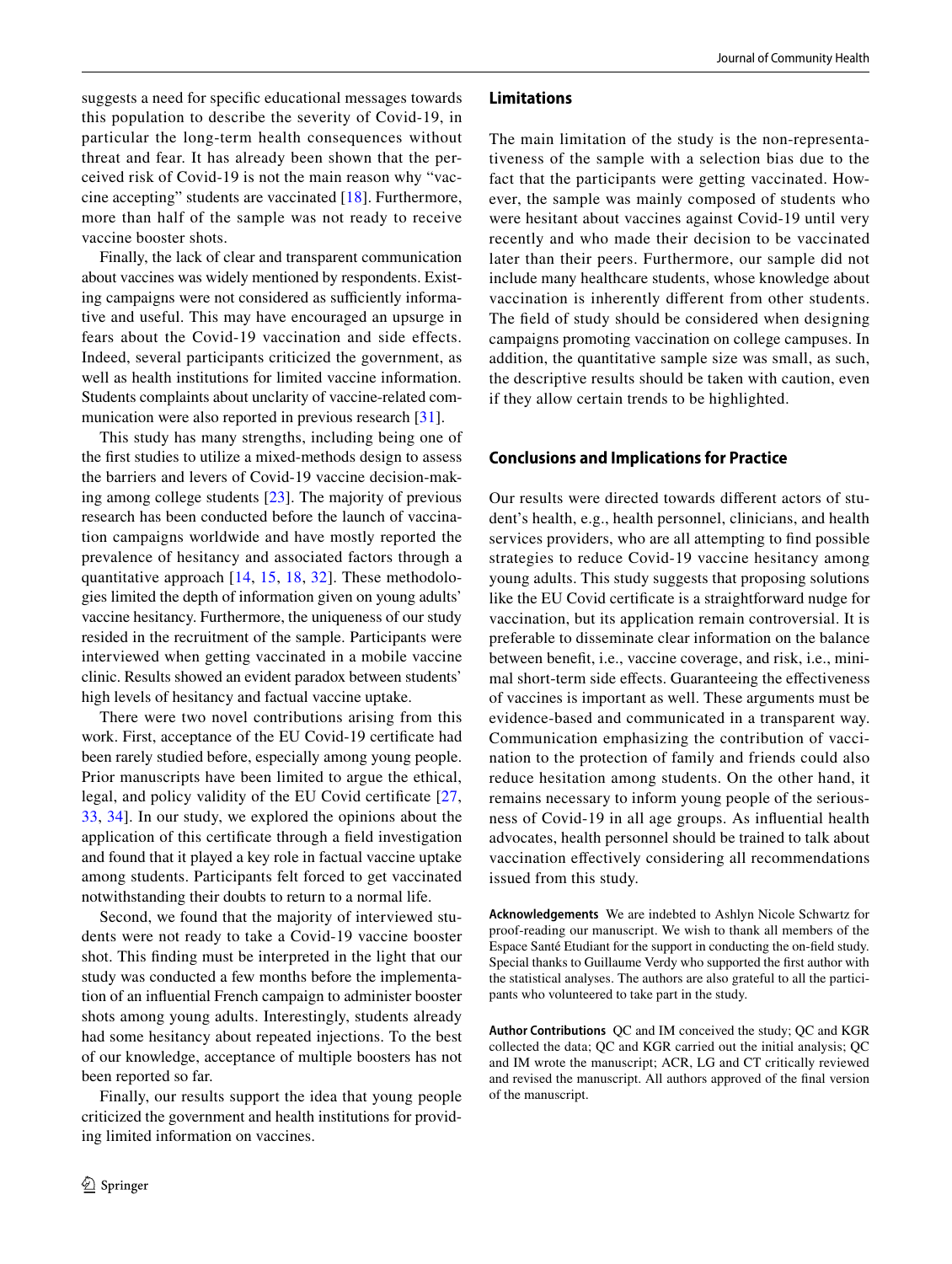**Funding** This work was supported by the Nouvelle-Aquitaine Regional Council (Conseil Régional Nouvelle-Aquitaine, Grant N°4370420); the Nouvelle-Aquitaine Regional Health Agency (Agence Régionale de Santé Nouvelle-Aquitaine, Grant N°6066R-8); Public Health France (Santé Publique France, Grant N°19DPPP023-0), and The National Institute against cancer INCa (Grant N°INCa\_11502). The funding bodies were neither involved in the study design, or in the collection, analysis, or interpretation of the data.

**Data Availability** The data that support the findings of this study are available on request from the corresponding author [IM].

**Code Availability** Not applicable.

### **Declarations**

**Conflict of interest** No potential competing interest was reported by the authors.

**Ethical Approval** The study follows the principles of the Declaration of Helsinki and the collection, storage and analysis of the data comply with the General Data Protection Regulation (EU GDPR). The study was approved by the Ethical Committee of the University of Bordeaux.

**Consent to Participate** All the study participants signed an informed consent agreeing to provide data and availability for the survey and semi-structured interviews.

**Consent for Publication** The Authors provide the consent for publication data or figure in the manuscript.

# **References**

- <span id="page-6-0"></span> 1. Guardian, T. (2022). *Teens and young adults driving record Covid cases in US, health officials say. https://www.theguardian.com/* us-news/2022/jan/01/us-omicron-covid-cases-teens-young-adults[child ren](https://www.theguardian.com/us-news/2022/jan/01/us-omicron-covid-cases-teens-young-adults-children)
- <span id="page-6-1"></span> 2. World Health Organization. (2020). *World Health Organization. WHO Coronavirus Disease (COVID-19) Dashboard. World Health Organization. 2020. WHO Coronavirus Disease (COVID-19) Dashboard*. World Health Organization.
- <span id="page-6-2"></span> 3. European Medicines Agency. (n.d.). *Covid-19 Vaccines*. Retrieved January 20, 2022, from https://www.ema.europa.eu/en/humanregulatory/overview/public-health-threats/coronavirus-diseasecovid-19/treatments-vaccines/covid-19-vaccines
- <span id="page-6-3"></span> 4. Franceinfo. (2021). Covid-19 : les contaminations en hausse chez les jeunes
- <span id="page-6-4"></span> 5. Santé Publique France. (2021). *Évolution des indicateurs épidémiques et de vaccination chez les enfants et étudiants. Point au 9*  septembre 2021. Retrieved January 20, 2022, from https://www. sante publique france. fr/maladies-et-traum atismes/maladies-etinfections-respiratoires/infection-a-coronavirus/documents/enque tes-etudes/ evolution- des-indicateurs- epide miques- et- de-vacci nation-chez-les-enfants-et-etudiants.-point-au-9-septembre
- <span id="page-6-5"></span> 6. Harrison, E. A., & Wu, J. W. (2020). Vaccine confidence in the time of COVID-19. *European Journal of Epidemiology*. [https://](https://doi.org/10.1007/S10654-020-00634-3) doi.org/10.1007/S10654-020-00634-3
- <span id="page-6-6"></span> 7. Creswell, J. D., & Creswell, J. W. (2005). Mixed methods research: Developments, debates, and dilemmas. *Research in Organizations: Foundations and Methods of Inquiry, 2*, 315–326.
- <span id="page-6-7"></span> 8. (2008). STROBE statement—Checklist of items that should be included in reports of observational studies (© STROBE

Initiative). (2008). *International Journal of Public Health*. https://doi.org/10.1007/s00038-007-0239-9

- <span id="page-6-8"></span> 9. Booth, A., Hannes, K., Harden, A., Noyes, J., Harris, J., & Tong, A. (2014). COREQ (consolidated criteria for reporting qualitative studies). *Guidelines for reporting health research: a user's manual.* Springer. https://doi.org/10.1002/9781118715598.ch21
- <span id="page-6-9"></span> 10. Abraham, C., & Sheeran, P. (2014). The health belief model. *Cambridge handbook of psychology, health and medicine* (2nd ed., pp. 97-102). Cambridge University Press. https://doi.org/ 10.1017/CBO9780511543579.022
- <span id="page-6-10"></span> 11. (1992). Health behavior and health education: Theory, research, and practice. Annals of Internal Medicine. https://doi.org/10. 7326/0003-4819-116-4-350\_1
- <span id="page-6-11"></span> 12. Janz, N. K., & Becker, M. H. (1984). The health belief model: A decade later. *Health Education & Behavior*. [https:// doi. org/](https://doi.org/10.1177/109019818401100101) 10.1177/109019818401100101
- <span id="page-6-12"></span> 13. Egan, M. (2017). Nudge: Improving decisions about health, wealth and happiness. *Nudge: Improving decisions about health, wealth and happiness.* Taylor and Francis. https://doi.org/10. 4324/9781912282555
- <span id="page-6-13"></span> 14. Riad, A., Abdulqader, H., Morgado, M., Domnori, S., Koščík, M., Mendes, J. J., Klugar, M., & Kateeb, E. (2021). Global prevalence and drivers of dental students' covid-19 vaccine hesitancy. *Vaccines*. https://doi.org/10.3390/vaccines9060566
- <span id="page-6-14"></span> 15. Riad, A., Pokorná, A., Antalová, N., Krobot, M., Zviadadze, N., Serdiuk, I., Koščík, M., & Klugar, M. (2021). Prevalence and drivers of COVID-19 vaccine hesitancy among Czech university students: National cross-sectional study. *Vaccines*. https://doi. org/10.3390/vaccines9090948
- <span id="page-6-15"></span> 16. Bou Hamdan, M., Singh, S., Polavarapu, M., Jordan, T. R., & Melhem, N. M. (2021). COVID-19 vaccine hesitancy among university students in Lebanon. *Epidemiology and Infection*, *149. https://doi.org/10.1017/S0950268821002314*
- <span id="page-6-16"></span> 17. Jain, J., Saurabh, S., Kumar, P., Verma, M. K., Goel, A. D., Gupta, M. K., Bhardwaj, P., & Raghav, P. R. (2021). COVID-19 vaccine hesitancy among medical students in India. *Epidemiology and Infection. https://doi.org/10.1017/S0950268821001205*
- <span id="page-6-17"></span> 18. Barello, S., Nania, T., Dellafiore, F., Graffigna, G., & Caruso, R. (2020). 'Vaccine hesitancy' among university students in Italy during the COVID-19 pandemic. *European Journal of Epidemiology*. [https:// doi. org/ 10. 1007/ s10654- 020- 00670-z](https://doi.org/10.1007/s10654-020-00670-z)
- <span id="page-6-18"></span> 19. Saied, S. M., Saied, E. M., Kabbash, I. A., & Abdo, S. A. E. F. (2021). Vaccine hesitancy: Beliefs and barriers associated with COVID-19 vaccination among Egyptian medical students. Journal of Medical Virology. https://doi.org/10.1002/jmv.26910
- <span id="page-6-19"></span> 20. Palamenghi, L., Barello, S., Boccia, S., & Graffigna, G. (2020). Mistrust in biomedical research and vaccine hesitancy: The forefront challenge in the battle against COVID-19 in Italy. *European Journal of Epidemiology*. [https:// doi. org/ 10. 1007/](https://doi.org/10.1007/s10654-020-00675-8) s10654-020-00675-8
- <span id="page-6-20"></span> 21. Yeşiltepe, A., Aslan, S., & Bulbuloglu, S. (2021). Investigation of perceived fear of COVID-19 and vaccine hesitancy in nursing students. *Human Vaccines & Immunotherapeutics*. [https:// doi.](https://doi.org/10.1080/21645515.2021.2000817) org/10.1080/21645515.2021.2000817
- <span id="page-6-21"></span> 22. Gao, X., Li, H., He, W., & Zeng, W. (2021). COVID-19 vaccine hesitancy among medical students: The next COVID-19 challenge in Wuhan, China. *Disaster Medicine and Public Health Preparedness.* https://doi.org/10.1017/dmp.2021.291
- <span id="page-6-22"></span> 23. Mant, M., Aslemand, A., Prine, A., & Holland, A. J. (2021). University students' perspectives, planned uptake, and hesitancy regarding the COVID-19 vaccine: A multi-methods study. *PLoS ONE*. https://doi.org/10.1371/journal.pone.0255447
- <span id="page-6-23"></span> 24. Streefland, P., Chowdhury, A. M. R., & Ramos-Jimenez, P. (1999). Patterns of vaccination acceptance. *Social Science and Medicine*. [https:// doi. org/ 10. 1016/ S0277- 9536\(99\) 00239-7](https://doi.org/10.1016/S0277-9536(99)00239-7)